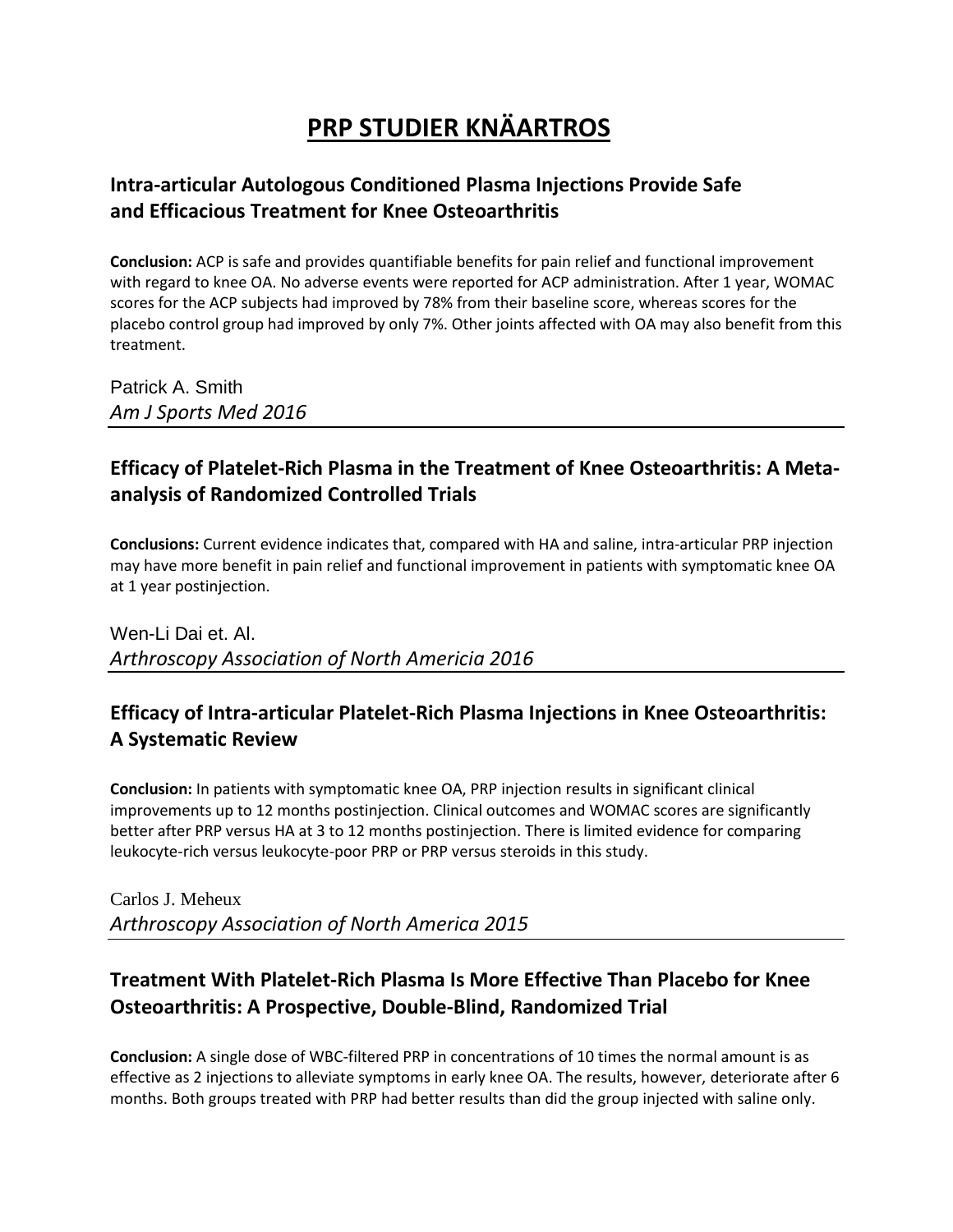#### **Comparison Between Hyaluronic Acid and Platelet-Rich Plasma, Intra-articular Infiltration in the Treatment of Gonarthrosis**

**Conclusion:** Treatment with ACP showed a significantly better clinical outcome than did treatment with HA, with sustained lower WOMAC scores. Treatment with HA did not seem to be effective in the patients with grade III gonarthrosis.

Cerza F et. Al. *Am J Sports Med 2012*

### **Comparative Effectiveness of Platelet-Rich Plasma Injections for Treating Knee Joint Cartilage Degenerative Pathology: A Systematic Review and Meta-analysis**

**Conclusions**: PRP application improves function from basal evaluations in patients with knee joint cartilage degenerative pathology and tends to be more effective than HA administration. Discrepancy in the degenerative severity modifies the treatment responses, leading to participants with lower degrees of degeneration to benefit more from PRP injections.

Ke-Vin Chang et. Al. *PHYSICAL MEDICINE AND REHABILITATION 2013*

## **Multiple PRP injections are more effective than single injections and hyaluronic acid in knees with early osteoarthritis: a randomized, double**‑**blind, placebo**‑ **controlled trial**

**Conclusion:** The clinical results of this study suggest IA PRP and HA treatment for all stages of knee OA. For patients with early OA, multiple (3) PRP injections are useful in achieving better clinical results. For patients with advanced OA, multiple injections do not significantly improve the results of patients in any group.

Gökay Görmeli et. Al. *Knee Surg Sports Traumatol Arthrosc 2015*

#### **The Efficacy of Platelet-Rich Plasma in the Treatment of Symptomatic Knee Osteoarthritis: A Systematic Review With Quantitative Synthesis**

**Conclusions**: As compared with HA or NS injection, multiple sequential intra-articular PRP injections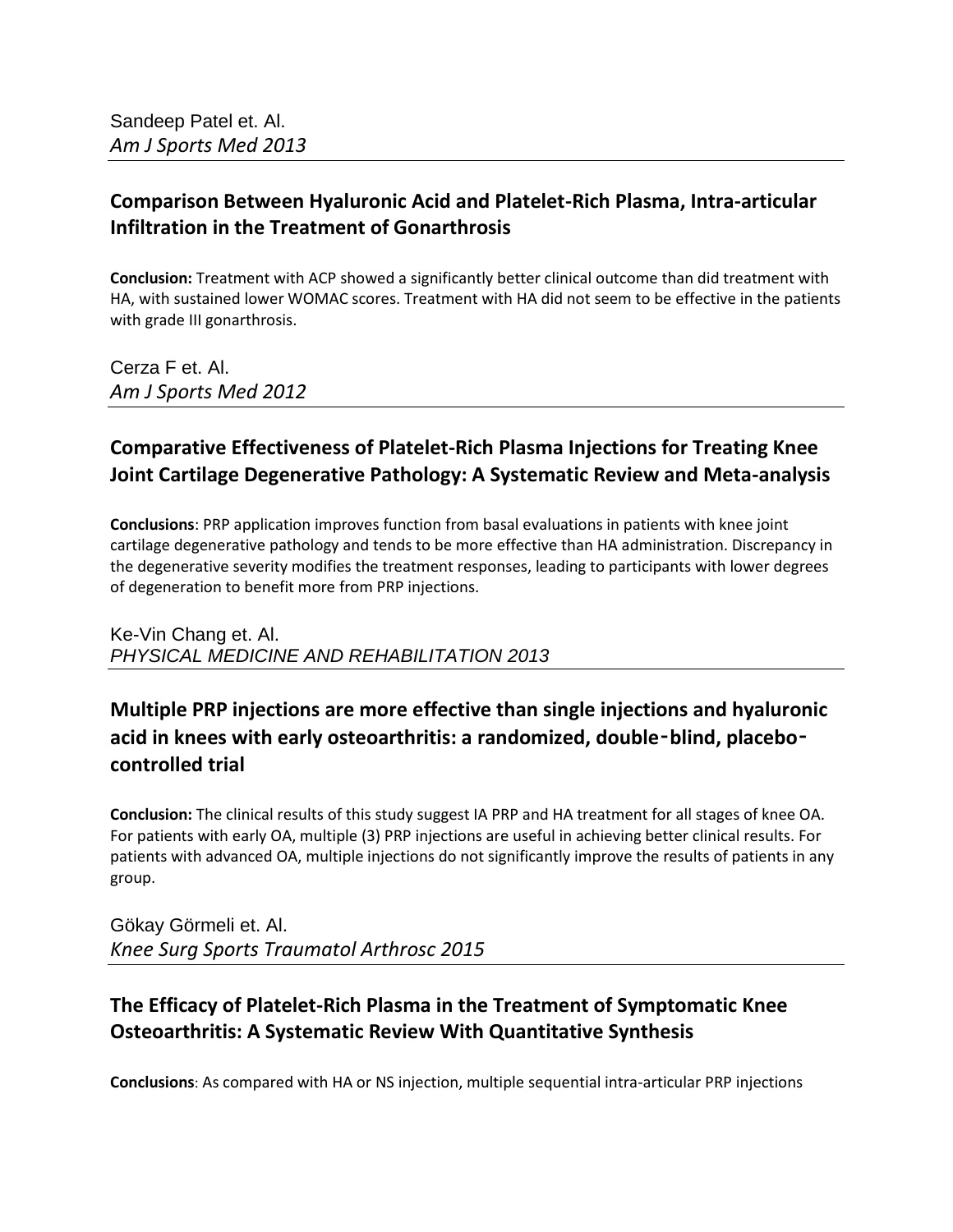may have beneficial effects in the treatment of adult patients with mild to moderate knee OA at approximately 6 months. There appears to be an increased incidence of nonspecific adverse events among patients treated with PRP.

Amir Khoshbin et. Al. *Arthroscopy Association of North America 2013*

#### **Knee Osteoarthritis Injection Choices: Platelet- Rich Plasma (PRP) Versus Hyaluronic Acid (A one-year randomized clinical trial)**

C**onclus**i**on:** This study suggests that PRP injection is more efficacious than HA injection in reducing symptoms and improving quality of life and is a therapeutic option in select patients with knee OA who have not responded to conventional treatment.

Seyed Ahmad Raeissadat et. Al. *Clinical Medicine Insights: Arthritis and Musculoskeletal Disorders 2015*

#### **The effects of repeated intra-articular PRP injections on clinical outcomes of early osteoarthritis of the knee**

**Conclusion:** Intra-articular PRP injections into the knee for symptomatic early stages of OA are a valid treatment option. There is a significant reduction in pain and improvement in function after 12 months, which can be further improved at 18 months by annual repetition of the treatment. Although the beneficial effects are ill sustained at 2 years, the results are encouraging when compared to the pretreatment function.

Alberto Gobbi et. Al. *Knee Surg Sports Traumatol Arthrosc 2014*

## **A Randomized Clinical Trial Evaluating Plasma Rich in Growth Factors (PRGF-Endoret) Versus Hyaluronic Acid in the Short-Term Treatment of Symptomatic Knee Osteoarthritis**

**Conclusions:** Plasma rich in growth factors showed superior short-term results when compared with HA in a randomized controlled trial, with a comparable safety profile, in alleviating symptoms of mild to moderate osteoarthritis of the knee.

Mikel Sánchez et. Al. *Arthroscopy Association of North America 2012*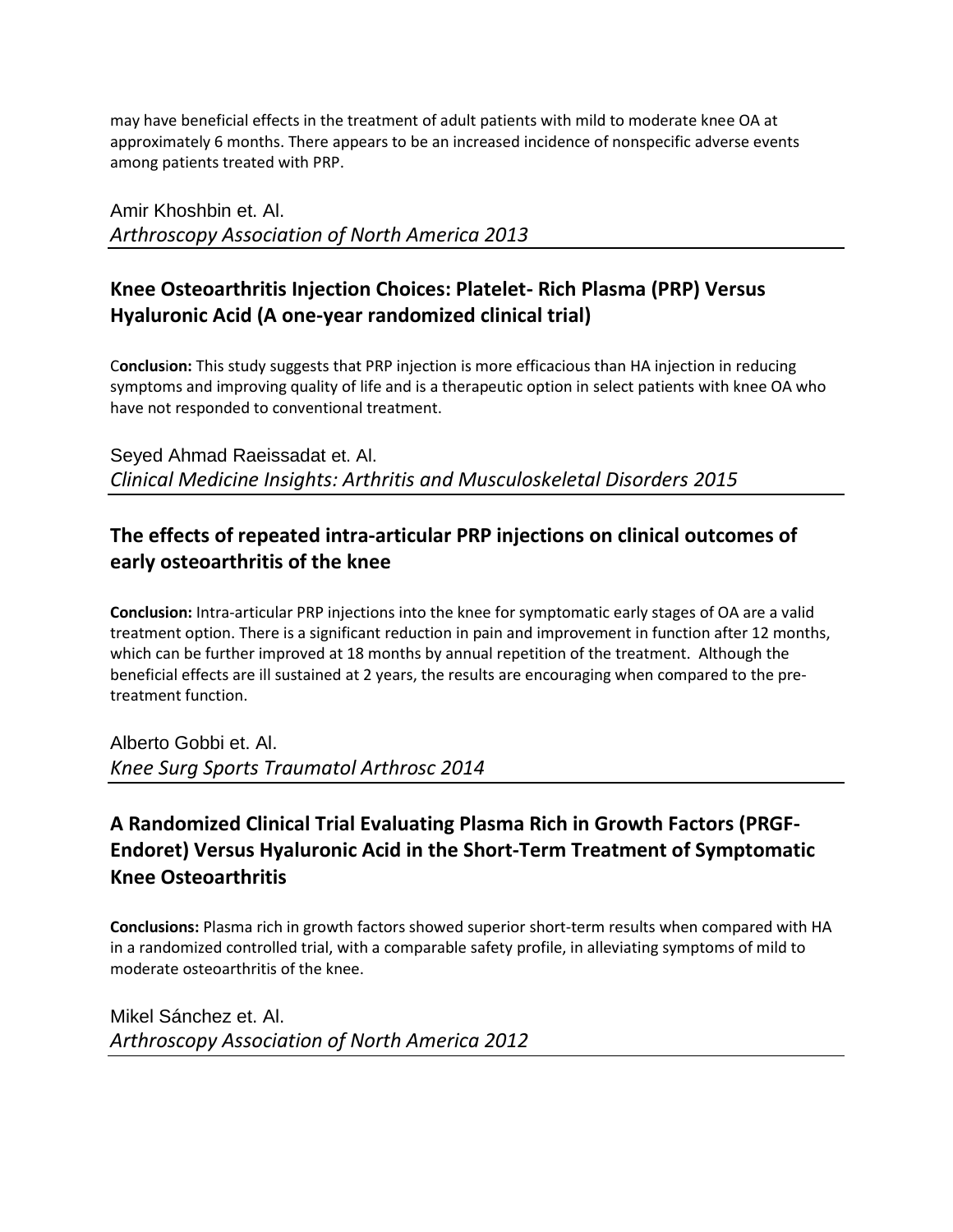## **Does intraoperative application of leukocyte-poor platelet-rich plasma during arthroscopy for knee degeneration affect postoperative pain, function and quality of life? A 12-month randomized controlled double-blind trial**

**Conclusions**: Intraoperative application of LP-PRP may enhance pain reduction and gain of knee function within 6–12 months compared to arthroscopy alone.

Christian Duif et. Al. *Arch Orthop Trauma Surg 2015*

### **Efficacy and safety profile of a compound composed of platelet-rich plasma and hyaluronic acid in the treatment for knee osteoarthritis**

**Conclusions**: The association of platelet-rich plasma + - hyaluronic acid has the same efficacy of plateletrich plasma only, administered in higher volume. We may infer that hyaluronic acid works synergically and improves the activity of several molecules contained in platelet-rich plasma.

Michele Abate et. Al. *Eur J Orthop Surg Traumatol 2015*

#### **Plasma versus Hyaluronic Acid for treatment of Knee Osteoarthritis: A systematic review and meta-analysis**

**Conclusion:** The results of this meta-analysis two years after PRP injection showed the efficacy of PRP versus HA. However, further studies are required to determine the longer-term effects.

Hassan Niroomand Sadabad et. Al. *Electronic Physician 2016*

## **Comparison of short-term results of intraarticular platelet-rich plasma (PRP) and hyaluronic acid treatments in early-stage gonarthrosis patients**

In conclusion, PRP appears to be an appropriate option for intraarticular treatment in patients with early-stage knee osteoarthritis.

O. Guler et. Al. *Eur J Orthop Surg Traumatol 2014*

#### **Short**‑**term outcomes of platelet**‑**rich plasma injection for treatment of osteoarthritis of the knee**